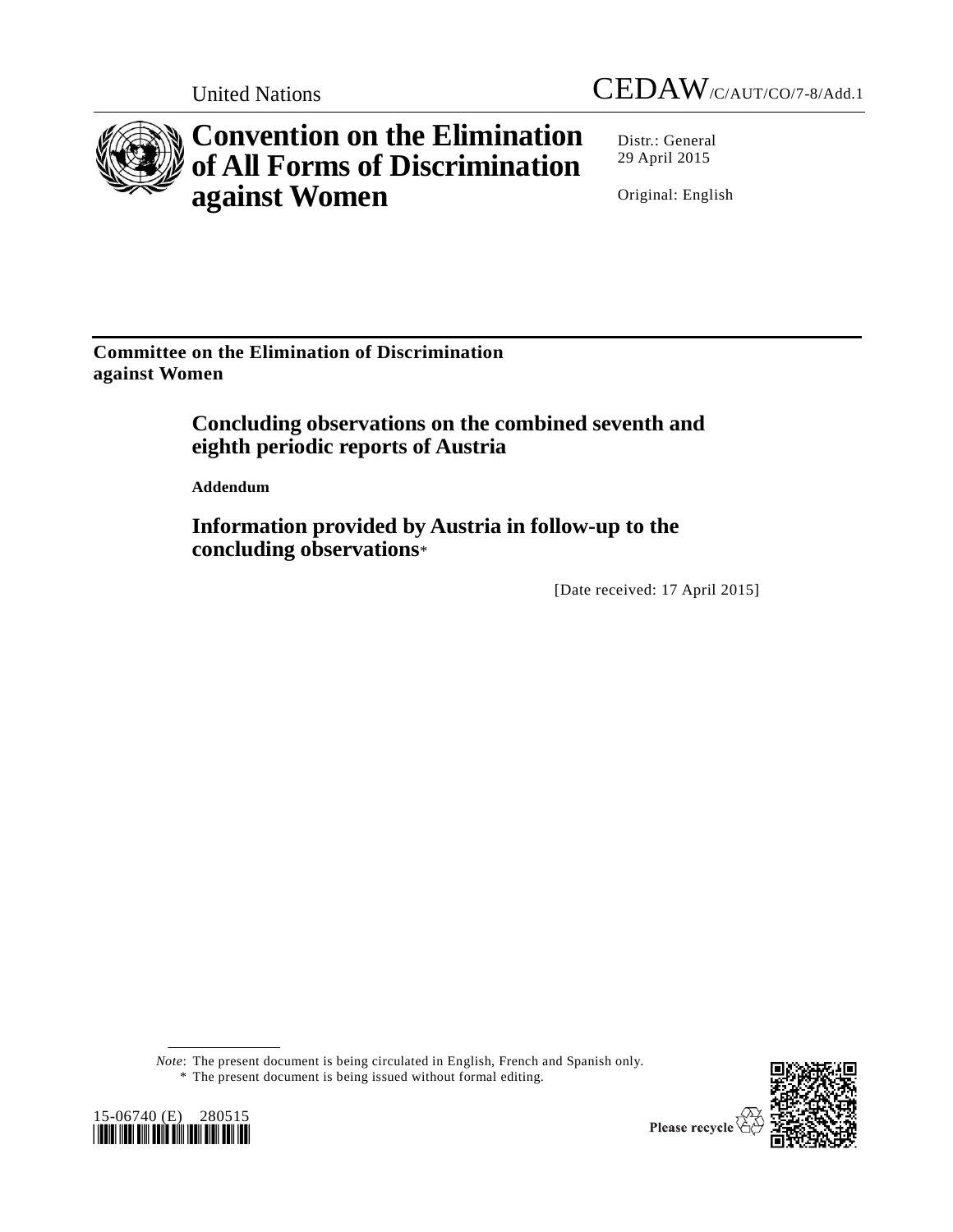#### **25. Recalling its general recommendation No. 19 (1992) on violence against women, the Committee, urges the State party to:**

#### **(a) Adopt a comprehensive national action plan on violence against women as soon as possible;**

The 2014-2016 National Action Plan (NAP) on the Protection of Women against Violence, prepared by the inter-ministerial working group Protection of Women against Violence, was adopted by the Austrian Federal Government on 26 August 2014.1 The inter-ministerial working group Protection of Women against Violence is led by the Women's Division of the Federal Ministry of Education and Women's Affairs and includes representatives of the Federal Ministries of the Interior; Justice; Health; Family and Youth; Labour, Social Affairs and Consumer Protection as well as the Federal Ministry of Europe, Integration and Foreign Affairs. A round table was held together with representatives of civil society, mainly from victim protection organisations, to develop the National Action Plan.

Reflecting the Council of Europe Convention on preventing and combating violence against women and domestic violence (Istanbul Convention), the NAP comprises about 60 measures in the following areas:

- coordination, data collection, research;
- prevention;
- protection and support;
- substantive law;
- investigations, criminal prosecution, procedural law and protective measures;
- European and international cooperation.

The NAP mainly serves as a tool for cross-ministerial collaboration and should bundle all activities and utilise synergies. The most important factors for selecting the measures were their feasibility and sustainability. In addition to these measures, other proposals that are not specifically mentioned will selectively be taken into account wherever possible, and additional measures might be adopted if required, depending on relevant developments. The NAP does not include measures on the protection of women against human trafficking and violence in armed conflicts or war because Austria has specific National Action Plans in place that deal with these topics.

An important project which is already being implemented in the context of the NAP is the awareness-raising campaign "Living a NON-violent life" ("GewaltFREI leben"). The campaign aims at preventing (serious) violence against women and children. The project is supervised by the Women's Division of the Ministry of Education and Women's Affairs and is funded by the European Union as well as the Ministry of Education and Women's Affairs. It is being realised together with three project partners from civil society (the Association of Autonomous Women's Shelters in Austria, the Vienna Intervention Centre against Domestic Violence and the Austrian National Youth Council). The project focuses on providing information, raising awareness and working on prevention. The campaign, which will last until mid-December 2015, wants to reach a wider public and aims at including

**\_\_\_\_\_\_\_\_\_\_\_\_\_\_\_\_\_\_**

<sup>1</sup> https://www.bmbf.gv.at/ministerium/vp/2014/20140826.pdf?4ja8p5.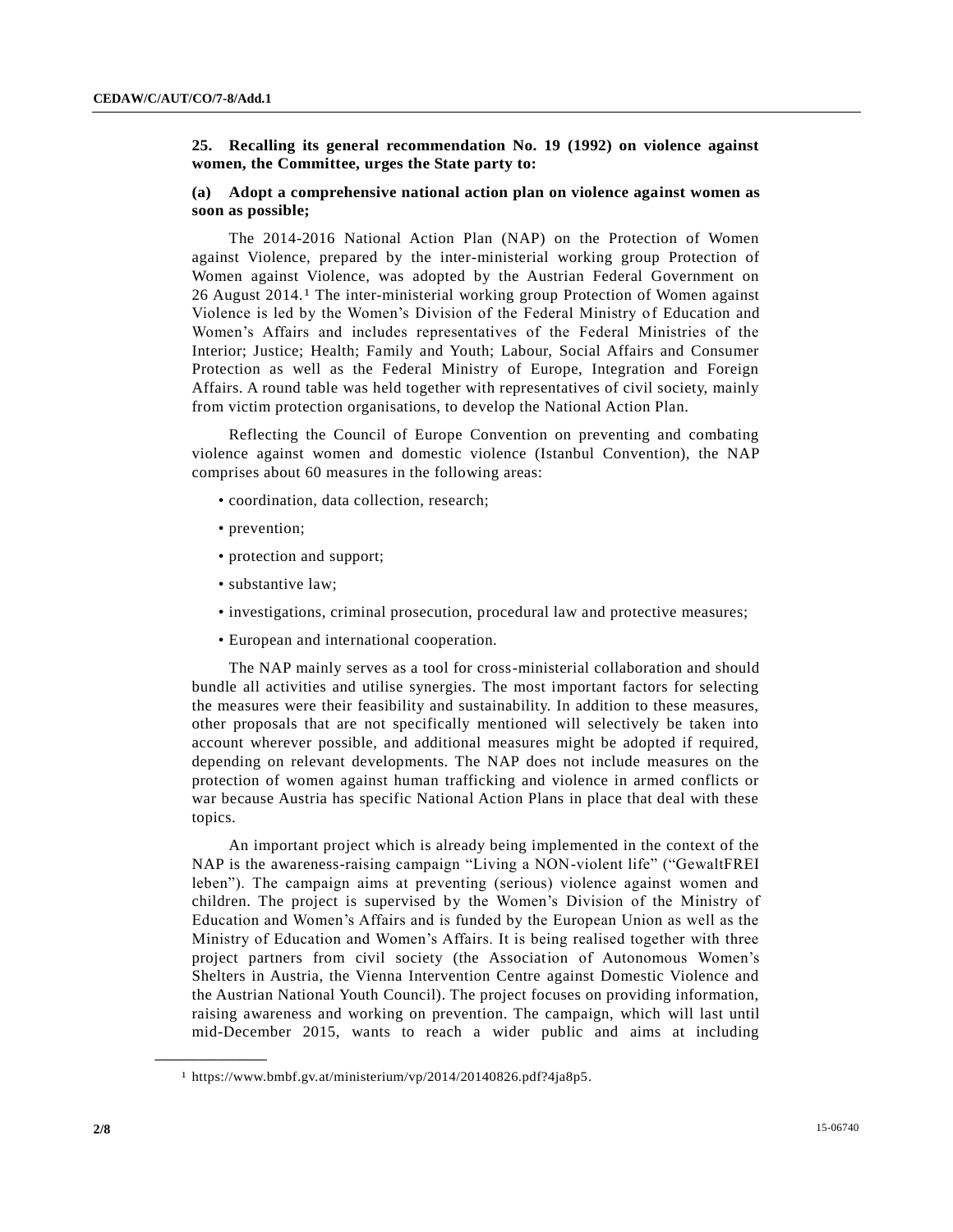stakeholders from the most important fields — representatives and professionals from victim protection facilities, migrant organisations, migrant communities and the media as well as leading representatives from health care institutions — who should act as multipliers.

# **Further NAP measures are already under implementation, including the following initiatives:**

In 2014, White Ribbon Austria ran the **poster campaign** "**My hands against violence part 2**" ("Meine Hände gegen Gewalt Teil 2"), commissioned by the Federal Ministry of Labour, Social Affairs and Consumer Protection, as part of the "16 days against violence" campaign. Men with a migration background form the main target group of the current campaign. This new focus also takes gender-related and cultural aspects into account.

**Support for violence prevention workshops** for women, girls and male adolescents and for **measures to fight role stereotypes** continues to be an important aspect. This also includes the funding of work with offenders that integrates a victim protection perspective. The Federal Working Committee (Bundesarbeitsgemeinschaft) on victim-protection-oriented work with offenders in Austria, which is part of the Vienna Intervention Centre against Domestic Violence, is co-funded by the Federal Ministry of Labour, Social Affairs and Consumer Protection and the Federal Ministry of Education and Women's Affairs. The overarching aim is to provide victim-oriented anti-violence training in cases of domestic violence all over Austria and to develop uniform standards and new collaboration opportunities relating to work with offenders together with all relevant actors.

In 2009/2010, quality standards were established to raise awareness of and deal with (suspected) cases of violence. They serve as recommendations for "accompanied visits". These standards form the basis of a "**curriculum for people who accompany visits**" and the associated training course that is funded by the Ministry of Social Affairs. The training course on raising awareness of and dealing with (suspected) cases of domestic violence, sexual abuse and other serious incidents in the context of accompanied visits started in November of 2013 for the second time.

# **Examples of measures to prevent and combat violence against women in the Federal Provinces**

The "**2020 equal treatment of women and gender equality strategy in the province of Styria**" outlines the prevention of and protection against violence as one of six policies. In the light of its outcome-oriented approach, the Styrian administration's global budget for women names the coordination of and enabling access to facilities and measures to address sexism and to prevent violence against women and girls as the main focus. The relevant Styrian network, currently consisting of ten counselling centres for women and girls and several affiliates, offers counselling services for women and girls who have experienced violence.

The province of **Carinthia** published several information folders on "Zero tolerance of violence against women" as well as one multi-lingual information brochure for victims of human trafficking in cooperation with the Provincial Criminal Police Office and Caritas.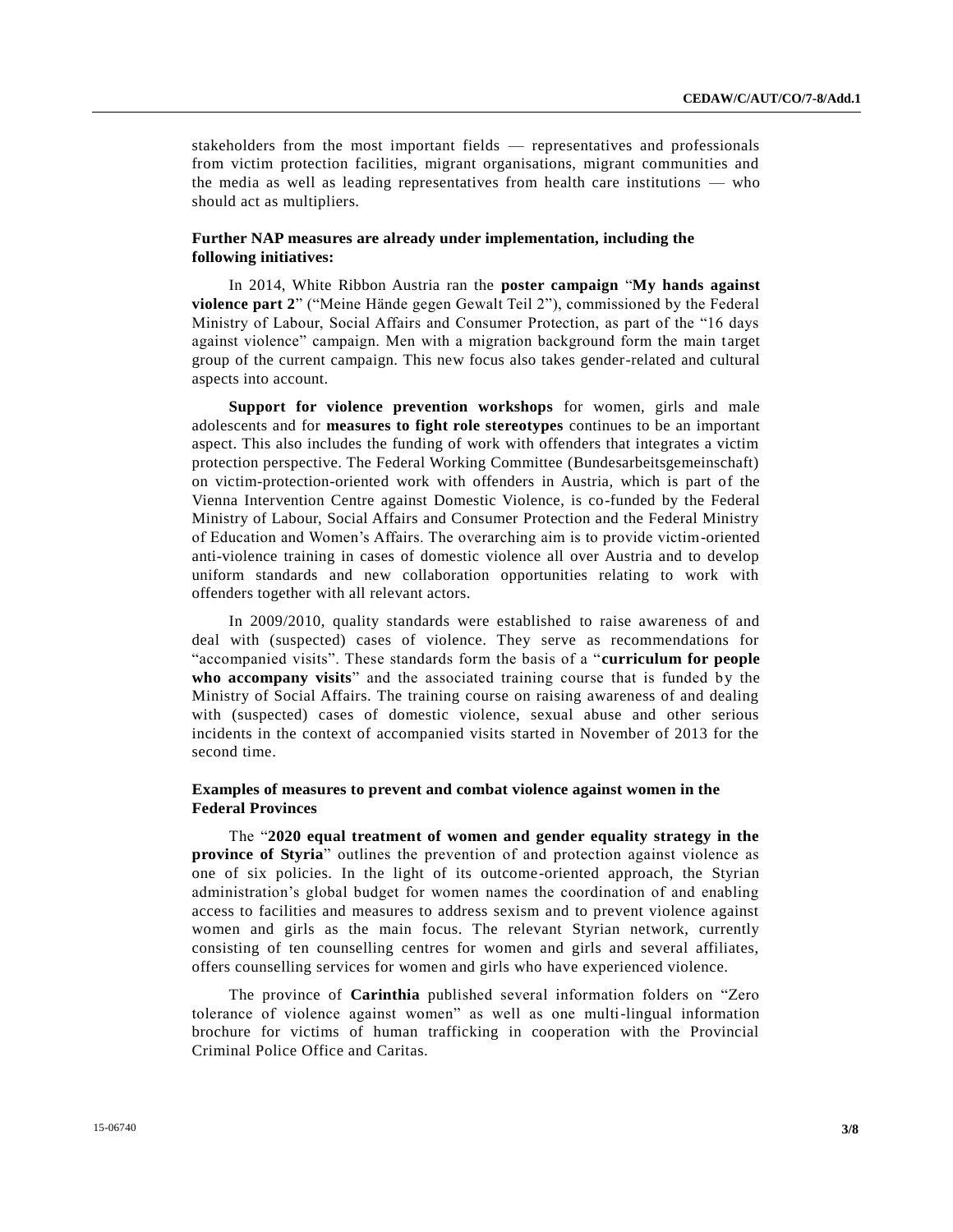In 2012, the **Government of Salzburg** adopted an anti-violence strategy in the "Master plan on the prevention of domestic violence" for the province of Salzburg. The strategy is being implemented at cross-divisional and cross-departmental levels.

**25. Recalling its general recommendation No. 19 (1992) on violence against women, the Committee, urges the State party to:** 

**(b) Ratify the Council of Europe Convention on preventing and combating violence against women and domestic violence and introduce criminal sanctions for non-compliance with restraining orders;**

Austria **ratified** the Council of Europe Convention on preventing and combating violence against women and domestic violence on **14 November 2013** and the Convention **entered into force** on **1 August 2014**.

**Sanctions for non-compliance with relevant restraining orders** were introduced with the Federal Act amending the Security Police Act. The Act declares that violations of certain restraining orders imposed to protect against violence and invasions of privacy are administrative offences. 2

In detail, the violation by a potential offender of a restraining order imposed to protect against violence in homes now constitutes an administrative offence. The potential penalty could be a fine of up to 500 euro or imprisonment of up to two weeks in case the fine cannot be paid. Before this amendment was introduced, this option was only available for prohibitions to enter the victim's home or surroundings imposed by the police. The same applies to cases where the potential offender does not comply with an order that requires the offender to avoid certain locations or meeting the person at risk and/or to refrain from personal contact or stalking. In cases of persistent non-compliance the offender may be arrested.

**31. The Committee calls upon the State party to take measures, such as quotas, and support the provinces taking these measures with benchmarks and concrete timetables, to guarantee the rapid increase of the representation of women in elected and appointed positions in provincial governments and in the parliaments, including in the European parliament, as well as in political parties, the diplomatic service and sports associations.**

## **Measures to increase the representation of women in provincial governments and parliaments**

In some provinces there has been an increase in the number of women in decision-making positions in provincial civil service and in political bodies. Women currently account for 33% in the provincial governments and for 32% in the parliaments. At this point in time, there are only 132 female mayors in Austria, which represents a share of only 5.6% in all 2354 municipalities in the country. In order to increase the proportion of women in municipal and provincial politics, training courses and mentoring programmes for female politicians and women interested in politics are being held in all provinces.

The **Government of Vorarlberg** launched a mentoring programme for female politicians to support women in their political activities and to encourage interested women to take up political careers. Annual training courses on politics are held to

**\_\_\_\_\_\_\_\_\_\_\_\_\_\_\_\_\_\_**

<sup>2</sup> 2013 Amendment to the Security Police Act, Article 2, Federal Law Gazette I no. 152/2013.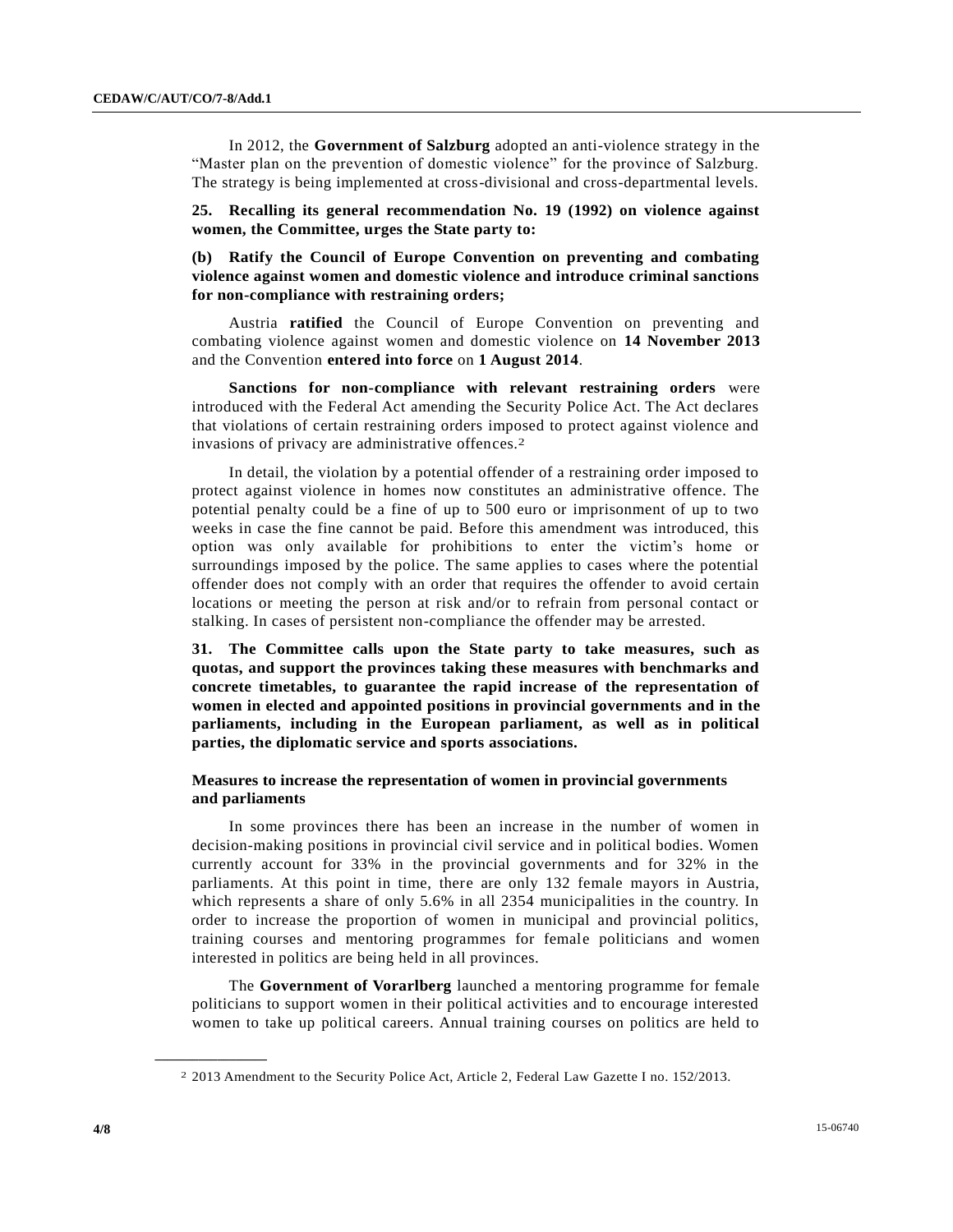encourage women to address their concerns and to integrate and use their potential in political committees and in the public sphere. The courses include several modules focusing on self-management, political work, rhetoric, conflict management and PR work.

In 2013, the project "Women shape communities" was launched in cooperation with the Vorarlberg Women's Network. It is being implemented in the current run-up to the municipal elections. Several events have been organised in the municipalities and network opportunities and workshops have been created on "political activities in a municipality" and "rhetoric and communication" to encourage women to participate in municipal politics in Vorarlberg.

In the province of **Carinthia**, a course for female politicians has been launched to inspire women to take-up political offices. Several seminars, e.g. on political decision-making processes at EU level or on working with social media, have been organised to prepare women for their political careers and the tasks involved. In autumn 2014, the course started for the tenth time. In addition, discussions and network meetings have been held for politicians and interested women addressing topics such as cross-party promotion of women and positive conditions for women and their political work. The meetings are also designed to encourage women to engage in political decision-making processes.

The Women's Division of the **Styrian Government** laid down "equal gender representation in decision-making bodies and leading positions" as an outcome objective. In order to broaden the scope of participation for women — mainly in politics and business — projects and events have been carried out and publications were issued to raise awareness of increased participation, active involvement and representation of women in decision-making bodies. Dedicated gender and diversity officers should further facilitate this.

#### **Measures to increase the representation of women in political parties**

The Austrian legislator did not lay down a provision that ties funding to measures for the elimination of discrimination against women in its revision of the Federal Act on the Financing of Political Parties.<sup>3</sup> However, several political parties have voluntarily adopted measures to increase the share of women in their respective bodies and committees. The organisation statute of the Austrian Social Democratic Party, for example, stipulates that in the elections of officials and in drawing up candidate lists it must be ensured that women represent a minimum of 40%4 and men also account for no less than 40%. In their party programme, the Green Party outlines that by having relevant provisions (such as electoral rules or rules of procedure) in place, it must be made sure that women account for at least 50% in all elected bodies and roles.5

#### **Measures to increase the representation of women in the diplomatic service**

The selection process for hiring staff for the diplomatic service is partly anonymous. According to the Federal Equal Treatment Act, women are given

**\_\_\_\_\_\_\_\_\_\_\_\_\_\_\_\_\_\_**

<sup>3</sup> 2012 Federal Act on Political Parties, Federal Law Gazette I no. 56/2012; last amended by Federal Law Gazette I no. I no. 84/2013.

<sup>4</sup> http://spoe.at/sites/default/files/spoe\_statut\_2014\_monitor.pdf.

<sup>5</sup> http://www.gruene.at/partei/programm/parteiprogramm.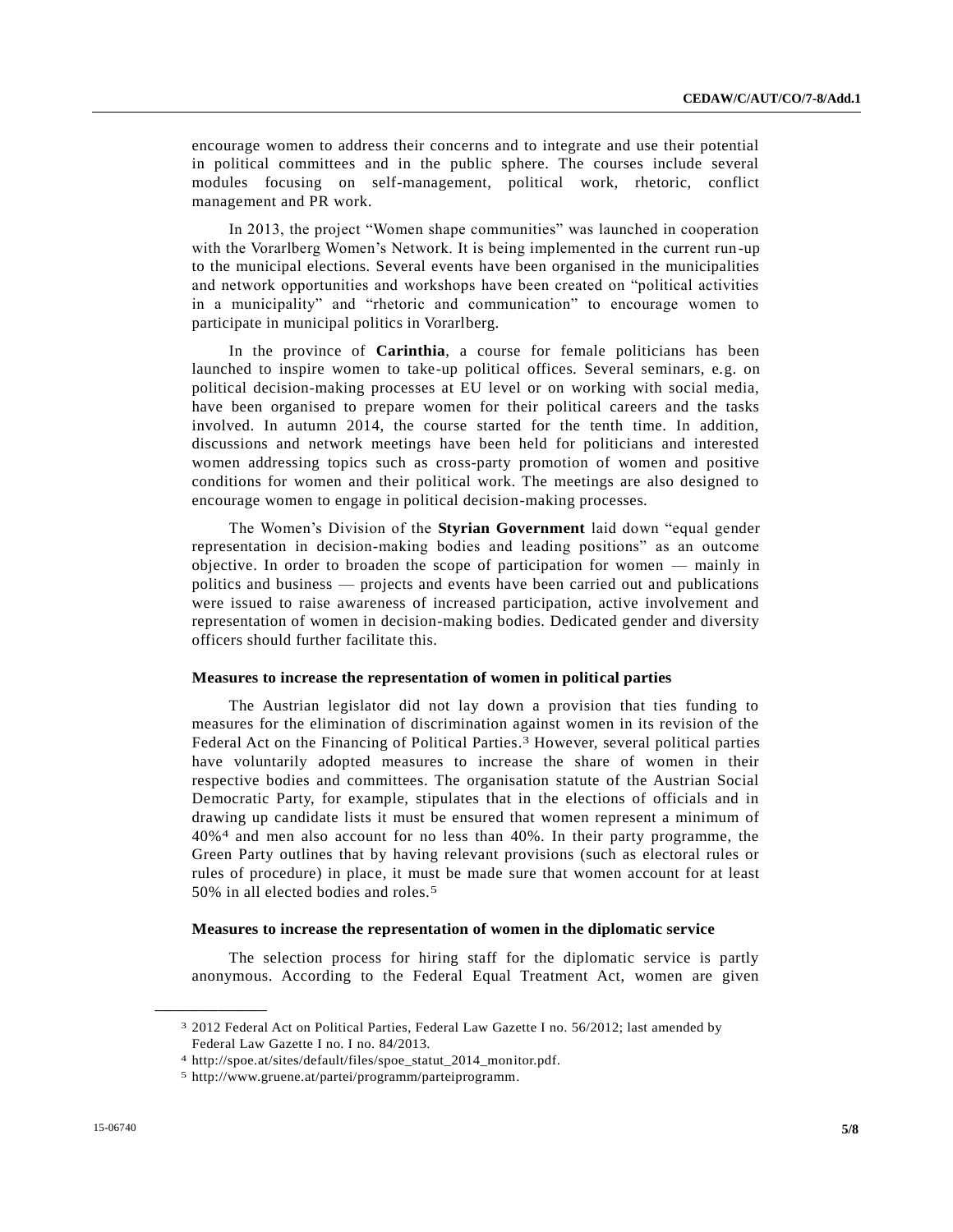Table 1

**\_\_\_\_\_\_\_\_\_\_\_\_\_\_\_\_\_\_**

preference up to a women's share of 50% if they are equally qualified as their male counterparts. The current ratio in the diplomatic service is about 34.3% women to 65.7% men. With regard to the birth cohorts of 1975 and later, however, an equal ratio of about 50:50 could be achieved in the hiring process in the diplomatic service. This development signals a trend reversal. Consequently, a convergence of the general average will be achieved after a certain period of time due to demographic developments. The new Plan for the Advancement of Women developed by the Federal Ministry of Europe, Integration and Foreign Affairs<sup>6</sup> entered into force on 1 October 2014. One of the objectives set out in the Plan — to increase the share of women in leadership positions — is already being implemented.

# **Measures to increase the representation of women in leadership and decision-making positions in sports associations**

The 2011 Sports Bodies Report (Sportgremienbericht 2011) examined at a federal level the managing boards of all 60 professional associations, the three governing bodies and the following sports organisations: Austrian Sports Organisation, Disabled Sports Association, Austrian Olympic Committee, Austrian Paralympic Committee, Special Olympics Austria and Sporthilfe. In 2011, the gender ratio in the managing boards was 14% women to 86% men. The 2011/2014 Sports Bodies Report comprised the figures for 2014, when women accounted for a total of 16% in all sports associations included in the report. This represents a 2% increase on 2011.

# *2011 2014 Increase of women between Organisation % women % men % women % men 2011 and 2014 in %* Professional associations  $13$  87  $15$  85  $+2$ Governing bodies  $23$   $77$   $20$   $80$   $-3$ Sports organisations  $15 \t 85 \t 21 \t 79 \t +6$ **Total 14 86 16 84 +2**

# **Share of women in the federal managing boards of professional associations, governing bodies and sports organizations**

With regard to the representation of women in leadership and decision-making positions in sports, the **Salzburg Regional Sports Council** (Sportlandesrat) introduced a **25% quota for women**. The quota was achieved shortly after its introduction and represents a unique requirement in Austrian sports.

In **implementing the EU Strategic Action Plan "Gender Equality in Sport 2014 — 2020",** a **strategy group** was set up in February 2015 to develop a set of measures for equality of women and men in Austrian sports relating to the four main fields outlined in the EU Action Plan:

<sup>6</sup> http://www.ris.bka.gv.at/GeltendeFassung.wxe?Abfrage=Bundesnormen&Gesetzesnummer= 20008928.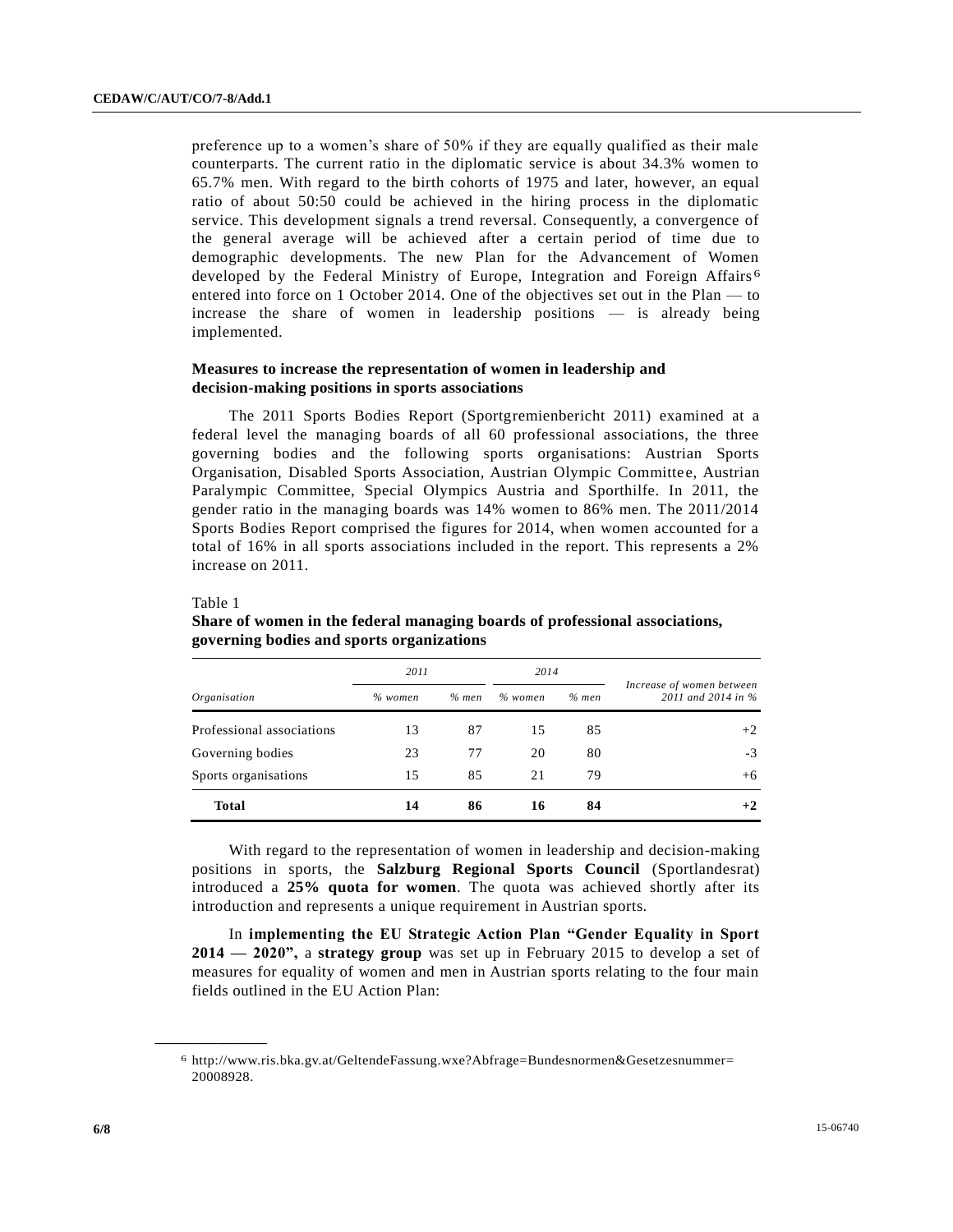- gender balance and equality in decision-making in sport,
- gender equality in coaching,
- fight against gender-based violence in and through sport, and
- fight against gender stereotypes in sport and the role of the media.

A **mentoring programme** is currently being developed to support women in obtaining positions in managing boards. The programme will outline the perspectives and opportunities of careers in decision-making bodies in organised sports in Austria for interested candidates. The mentees will receive support from their mentors regarding their integration into organised sports at a decision-making or management level. The overall aim of the project, the launch of which is scheduled for 2015, is to increase the representation of women in official bodies in Austrian sports over the medium or the long term.

Moreover, **training courses and awareness-raising activities** as well as conferences (e.g. conferences for the gender officers of professional associations), panel discussions and information campaigns on different aspects of equality in sports have taken place. Since 2007 there has been a focus on the implementation and assessment of "**gender sports projects**" that aim at increasing the share of girls in the featured types of sport. As of autumn 2015, a "**gender module**" will be integrated into the **training courses for coaches** at the Austrian Federal Sports Academies. The courses for the relevant speakers have already started.

#### **Measures to increase the representation of women in national minorities' advisory councils**

As regards the national minorities' advisory councils, Austria reacted to the request to increase the representation of women in elected and appointed positions. The Austrian Federal Government strives to achieve gender balance in the national minorities' advisory councils and has urged the authorities that can nominate members to consider this aspect. These efforts have been successful, as a comparison of the number of female members in national minorities' advisor y councils between 2010 and 2015 shows. Austria will continue to strive for a further increase in women in these councils.

Table 2 **Share of women in national minorities' advisory councils**

| National minorities' advisory council       | Total number of members | Female members 2010/2015 |
|---------------------------------------------|-------------------------|--------------------------|
| for the Croatian national minority group    | 24                      | 1 3                      |
| for the Slovene national minority group     | 16                      | 3 7                      |
| for the Hungarian national minority group   | 16                      | 0 <sub>3</sub>           |
| for the Czech national minority group       | 10                      | $3 \overline{3}$         |
| for the national minority group of the Roma | 8                       | 4 3                      |
| for the Slovak national minority group      | 6                       | $3 \overline{3}$         |